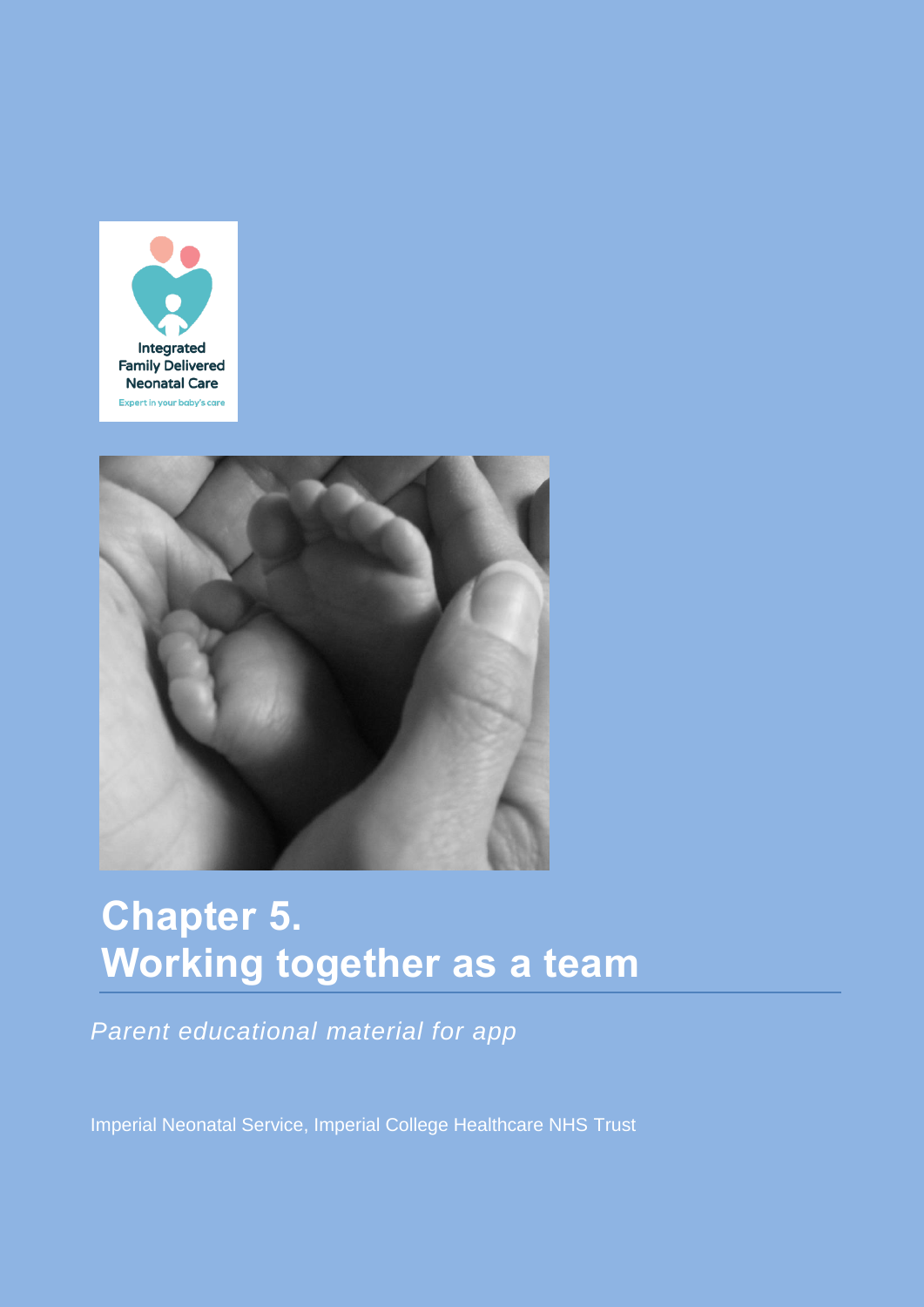

Imperial College Healthcare NHS **NHS Trust** 

# **1. Working together as a team**

Having a baby in the neonatal intensive care unit (NICU) can be stressful, but we need you to play a valuable role in your Baby's care. It is helpful for you to get to know who is who and how the multidisciplinary team in the NICU works, so that you can find the best way work with us effectively as an equal team member. Your input is essential and we need you to be at your

Baby's bedside as much as possible so together we can provide the best neonatal care for your Baby.

We believe that even the best medical care cannot replace your presence and the love you will provide to your Baby.

Our project logo emphasises this – we would like to educate, engage, empower and enable you to be the expert in your Baby's care.

The multidisciplinary team is a group of professionals working on the neonatal unit helping to look after your Baby. You can find our photo board in both units which can help you to identify the different team members working with you.



Educate Engage Empower Enable

There is also a board with the name of the attending consultant medical team and nurse in charge for the day.

# **Aims for this chapter**

We want you as a parent to:

- understand the roles of the different professionals in the neonatal unit and how they work together
- understand your roles and responsibilities in your Baby's care
- learn how to present your Baby's progress at the ward round
- achieve our goals to educate, engage, empower and enable you to be expert in your Baby's care
- be aware where can you find more support.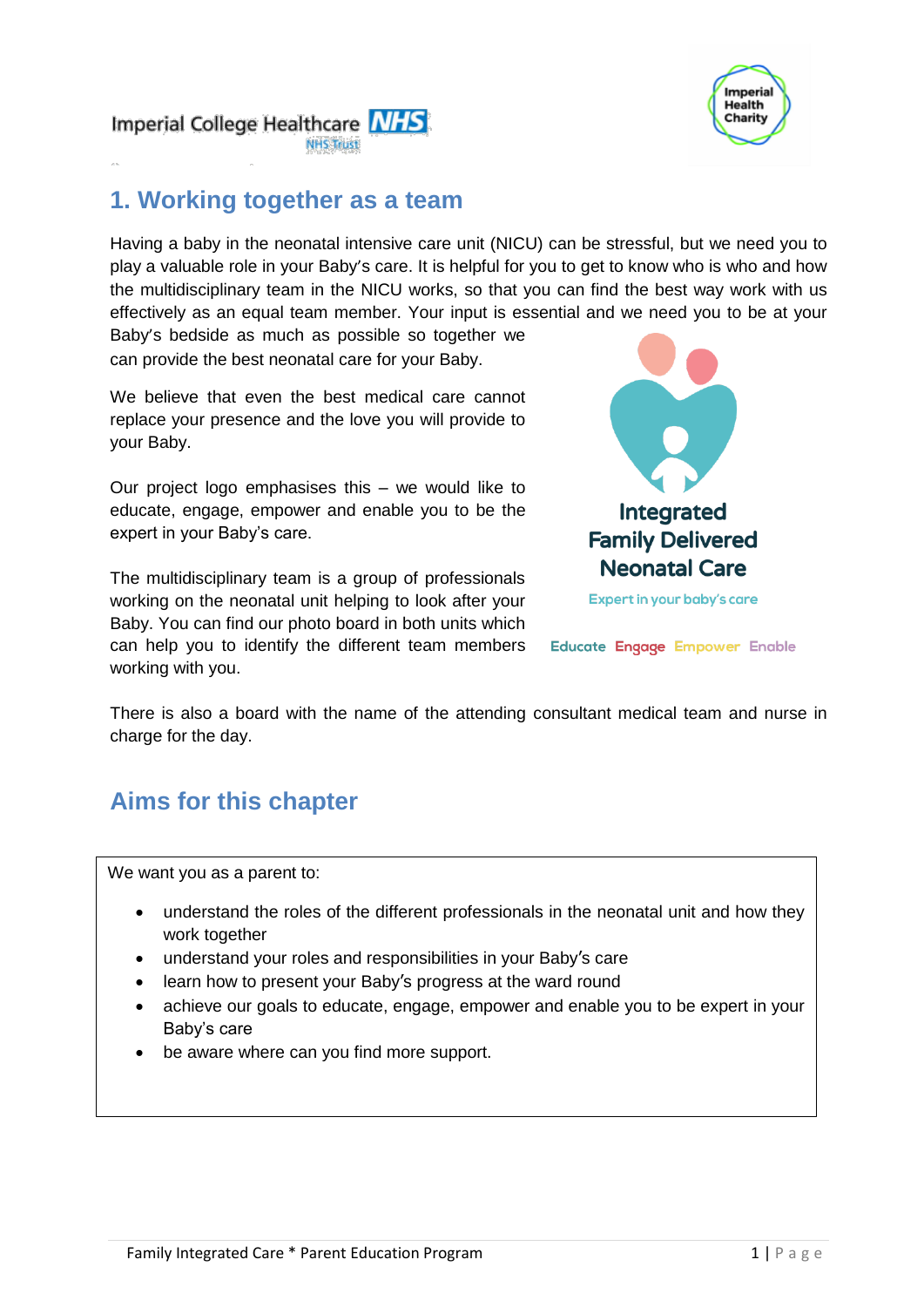



### **1.1 Background to communications – values and outcomes**

**NHS Trust** 

Your central role in looking after your Baby in the neonatal unit is supported by good communication with the team. To begin with, this will mean you having plenty of opportunities to ask questions. Over time, you will have your own observations of your Baby to share with the team. At any time, information about your family circumstances that you share will help us support you and think together about your Baby's needs as you prepare for the time when you take them home with you.

The Royal College of Paediatrics and Child Health monitors the standards of care provided by neonatal units in the National Neonatal Audit Program. Early and regular communication with parents is recognised as an essential standard of good neonatal care.

You can expect that a senior member of the neonatal team will speak with you within 24 hours of your Baby being admitted to the unit.

Throughout your Baby's stay, staff will take time to explain to you how your Baby is being cared for and to answer any questions you may have. There is a lot of specialist medical terminology used in a neonatal unit, which will initially be incomprehensible to most people. You can expect the team to put medical terms into everyday language for you – just ask if someone uses a term you don't understand. The chapters and the glossary of terms in this app can also help you to understand neonatal care.

Many little conversations every day will happen by the cotside, including informal chats with your Baby's nurse of the day, ward rounds where the team comes together at the cotside to plan your Baby's daily care, and sit-down conversations with you in privacy when you and the team wish to discuss your Baby's care in more detail.

If English is not your first language, the team can organise an interpreter for regular updates or for more complex discussions.

Communication along with all other aspects of your Baby's care is recorded in your Baby's confidential medical records.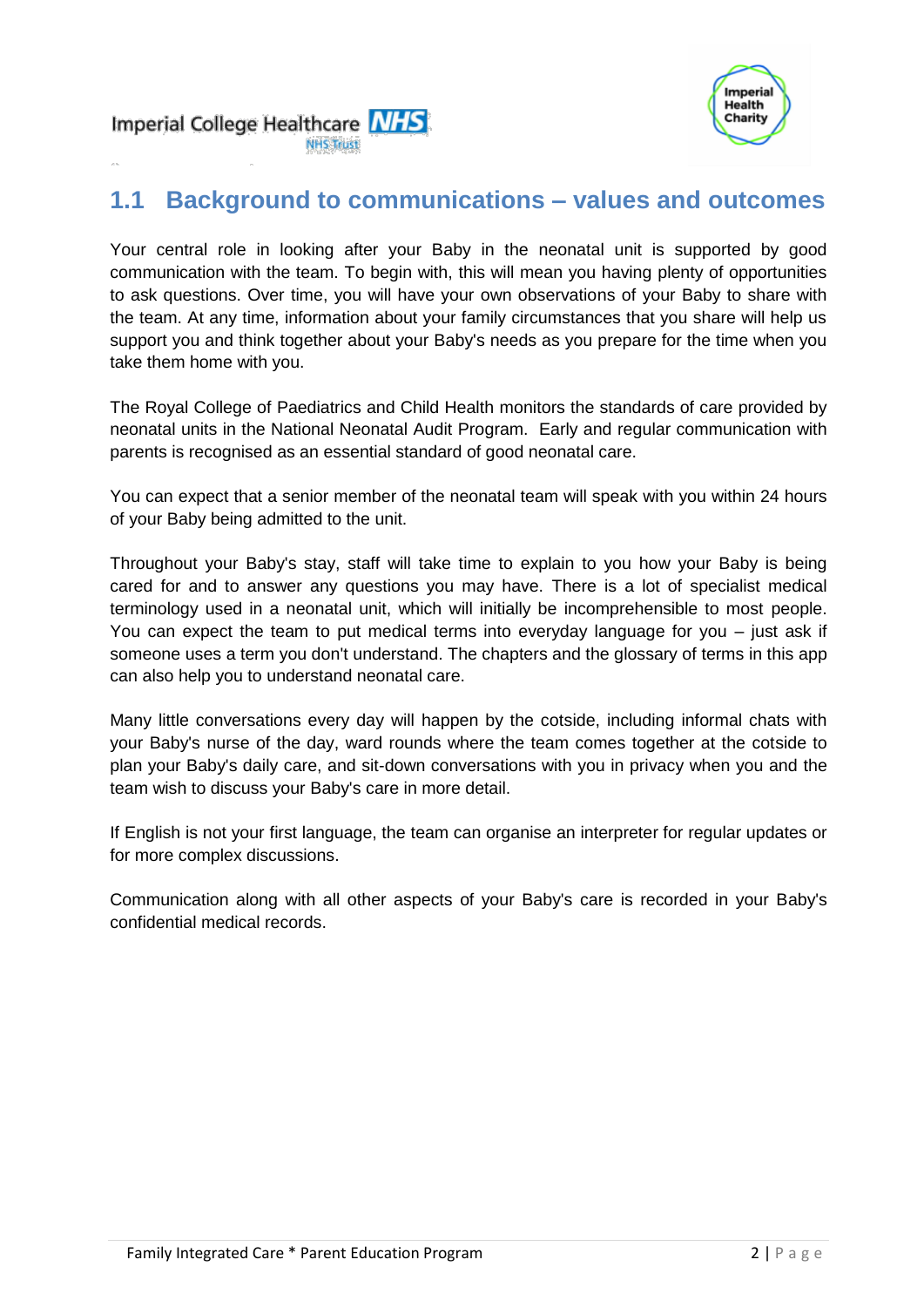



# **1.2 Members of the neonatal multidisciplinary team**

#### **Attending neonatologist consultant**

The attending consultant leads the neonatal team and will coordinate and direct your Baby's care. There is a weekly rotation in the consultant team to provide continuous cover in the unit. You will meet them on their daily ward rounds, and at the cotside during the day. You can ask the attending consultant to have a sit-down update if you need a longer conversation about your Baby's progress and treatment plan.

#### **Consultants in other specialties**

We work closely with consultants in other specialties such as cardiologists, ophthalmologists, neurologists and paediatric surgeons. The medical team will involve them in your Baby's care as indicated.

#### **Medical team**

The doctors are available 24/7 in the neonatal unit and they coordinate your Baby's care. You can talk to them during the daily ward round or at any time if you have questions. The specialist registrars and senior house officers carry out many of the day-to-day medical tasks under the consultant's lead and you will see them throughout the day on the unit. They can answer questions you have about the baby's treatment or refer you to the consultant if needed.

#### **Neonatal nurses**

The nurses provide most of the day-to-day care for your Baby and work in shifts. Your Baby will have a dedicated bedside nurse all the time, who will work with you closely and be your first contact with the team.

They can answer a lot of your questions, show you how to comfort, take care of and feed your Baby and arrange for you to speak to any of the doctors. You should talk with your Baby's nurse each day, so you can coordinate being involved in your Baby's care. Let your nurse know any things you would like to do with your Baby and any concerns you have so they can support you or link you with a specialist in the team.

Share your own observations of your Baby with your nurse as you get to know your Baby as a delightful individual.

Additionally we have a dedicated nurse working on the Integrated Family Delivered Care project. They coordinate the parent education sessions, provide one-to-one training as needed and support you in the discharge planning.

#### **Nurse in charge**

Each shift there is a team leader who organises the day's work of looking after the babies. They are there to support nurses and parents in working together to look after the babies in the unit. Sometimes they will also be looking after a baby. Please feel free to speak to the nurse in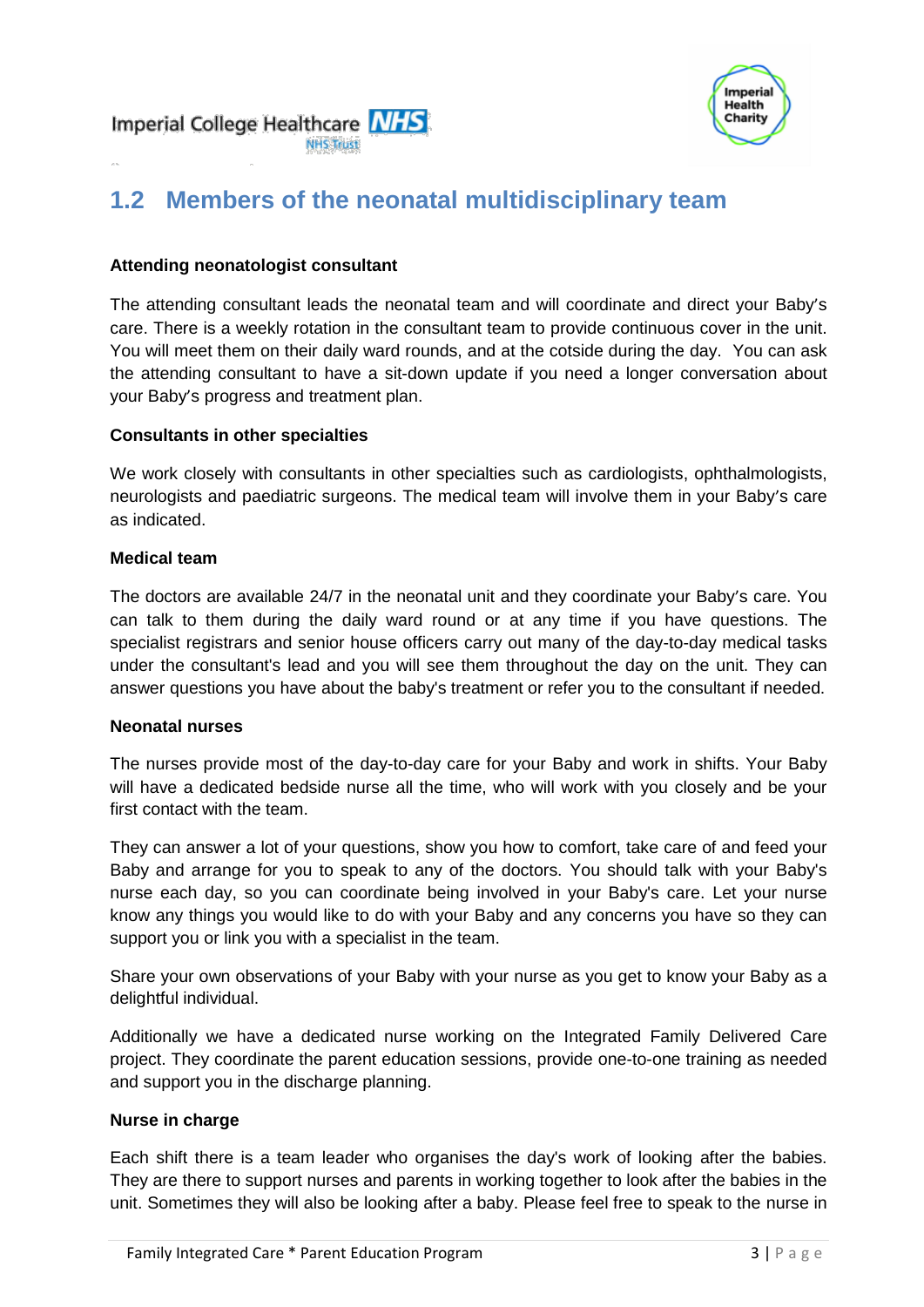



charge if you have a question about your Baby's progress, treatment or care that your Baby's nurse is unable to resolve or if you need extra help.

#### **Matron**

The matron is in charge of the unit. She leads and manages the nurses and ensures high standards of care. She would be your ultimate resource if you have a concern you have not been able to resolve with nurses on the ward.

#### **Dietitian**

The dietitian is an expert in babies' growth and nutrition. They join the ward rounds at least once a week and make sure that your Baby is receiving optimal nutrition and growing well. They can explain your Baby's nutritional needs and discuss any questions you have about feeding and growth. They will also be interested in your nutritional needs as you recover from pregnancy and birth and establish a milk supply.

#### **Neonatal outreach team**

In our team we have senior nurses who will help you prepare for taking your Baby home both practically and in building up your skills and confidence. This also includes preparation of home oxygen if necessary. They provide a community outreach service for vulnerable babies discharged home in our local area. They offer resuscitation training to parents during their stay. They will liaise with your health visitor and other community health and social care professionals as needed.

#### **Lactation consultants**

Lactation consultants have specialist training to support you with lactation and breastfeeding. They work closely with the nurses working with your Baby to support you with making milk for your Baby and breastfeeding. All the nurses are trained to support you, but they can also link you with one of these specialists for more detailed, individualised support.

#### **Speech and language therapist**

Speech and language therapists are trained to assess your Baby's ability to feed and swallow, learn to feed and support them to overcome any challenges. They also think about how babies and parents communicate long before speech emerges, and how all those daily playful vocalisations between parent and baby build into a talking child over the first few years of life. They are concerned with keeping the mouth a place of largely pleasant experiences for your Baby, so that when they are able to start to suck feed they feel confident to begin doing so. For example, supporting mouth cares with milk and practicing sucking.

#### **Pharmacist**

The pharmacist checks your Baby's medication, which is prescribed by the medical team, to ensure that they receive the correct and best possible treatment. They can tell you what medicines your Baby is taking and provide information about the benefits and possible side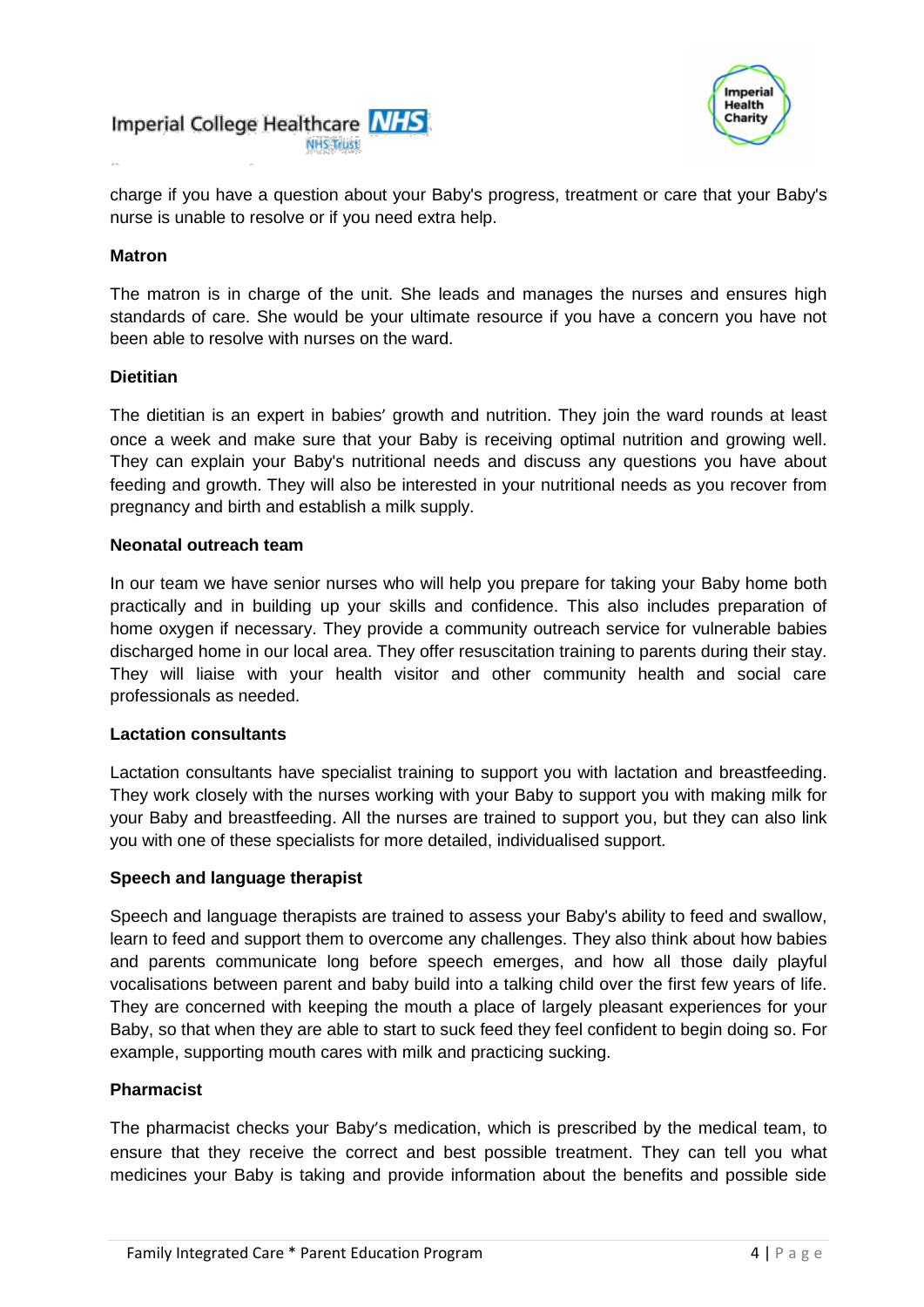



effects. They can also answer questions about medications that you might be taking, especially related to breastfeeding.

#### **Physiotherapist and occupational therapist**

These therapists are specialists in helping you assess and support your Baby's development. They have a special interest in developmental care. Occupational therapists and physiotherapists assess your Baby's posture, movement and behaviour to help support you with bonding, understanding your Baby's cues and supporting early development. They are also interested in your Baby's environment and may advise on strategies to help support your Baby's sleep/wake cycles whilst they are on the unit.

#### **Psychologist**

They are a resource for you in supporting your own coping. Clinical psychologists are available to support the psychosocial and emotional needs of families and can offer you support as required. They work from a strength-based approach, helping you to make sense of the challenging experience of becoming a parent in the neonatal unit, and find ways of looking after yourself so you can focus on getting to know and enjoying your Baby.

You can talk with them about recovering from pregnancy worries and difficulties associated with the birth; developing your relationship with your Baby; supporting each other as parents; and resolving concerns and communication issues with the team.

You can book a one to one appointment for yourself or together with your partner. They also run the weekly parent group sessions.

#### **Ward clerks**

Our ward clerks are the first to meet you at the entrance of the unit at the reception. They will help orientate parents to the unit and can give general information about the neonatal unit. They will be familiar with the rest of the team, and can help you find the right person to speak to. They can help you with any questions or problems like issues with the parent rooms, parking or where local food outlets are. They can also give you information about registering the birth of your baby.

#### **Students and trainees**

All the professions listed above will also be training staff. You may meet medical, nursing and midwifery students. Students will be observing care to begin with and then undertaking specific tasks under the supervision and guidance of qualified staff. If you have any questions or concerns, please ask the nurse in charge.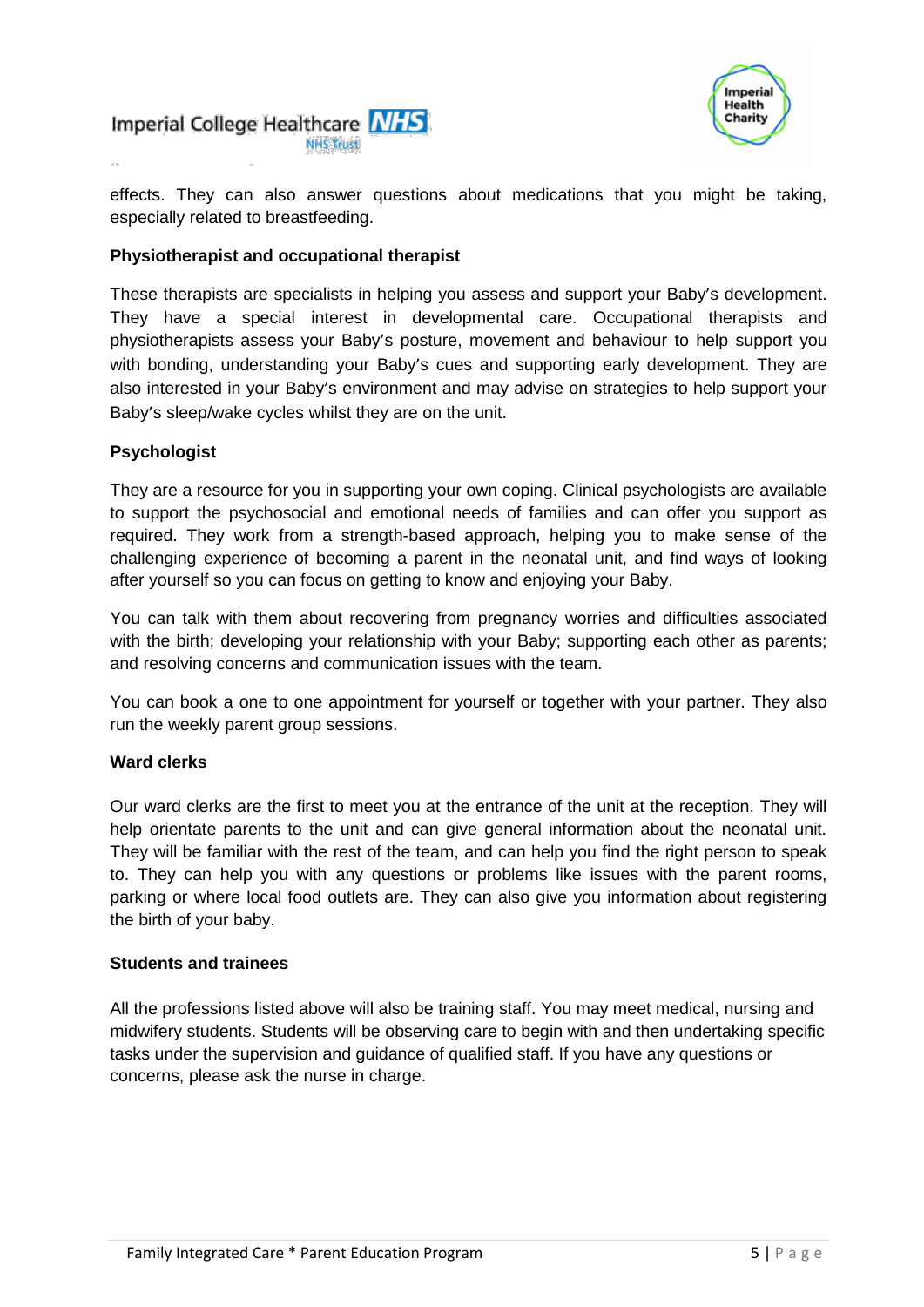

#### Imperial College Healthcare MHS **NHS Trust**

## **1.3 Parents as caregivers\***

We recognise the importance of involving you as parents in the care of your Baby while in hospital, and encourage you to be an active member of the team, so together we can take care of your Baby. See our developmental timeline for details about how you can be involved in your Baby's care week by week as they are developing.

#### **Your roles in the neonatal unit:**

#### **Communicate with our team:**

- Keep updated with information about your Baby's condition and progress.
- Take part in decision-making.
- Ask questions and give feedback about your experience.
- Ask for an interpreter if you have difficulties understanding English.

#### **Learn and develop confidence in performing care-giving skills:**

- Reading our curriculum will support your understanding about your Baby's management and progress.
- Attending parent educational sessions will build your confidence.
- Completing the competencies will give you the skills and knowledge to care for your Baby in a family delivered care model.

#### **Participate in your Baby's care:**

- Spend as much time as you can with your Baby.
- Assist with and/or perform their cares: changing nappies, mouth care, feeding, bathing.
- Touching and holding your baby helps you to build a loving relationship with them and helps their brain to develop and grow.
- Sing or read to your baby and watch them while sleeping.
- Have regular, long skin-to-skin cuddles.
- Keep a diary of your journey using the multiple functions in this app. There are many special milestones to remember!

#### **Respect rules in the neonatal unit**

- Treat all staff members and other parents in the NICU with dignity, courtesy and respect.
- Respect the privacy of other families in the unit.
- Ensure that proper hand hygiene and hand-washing techniques are used before entering the unit and before entering your baby's bed-space.

#### **Take care of yourself:**

- Make sure you eat, drink appropriately and have sufficient rest.
- Seek support for yourself while your Baby is in the hospital.

#### **\* Adapted from Mount Sinai Hospital FICare Programme**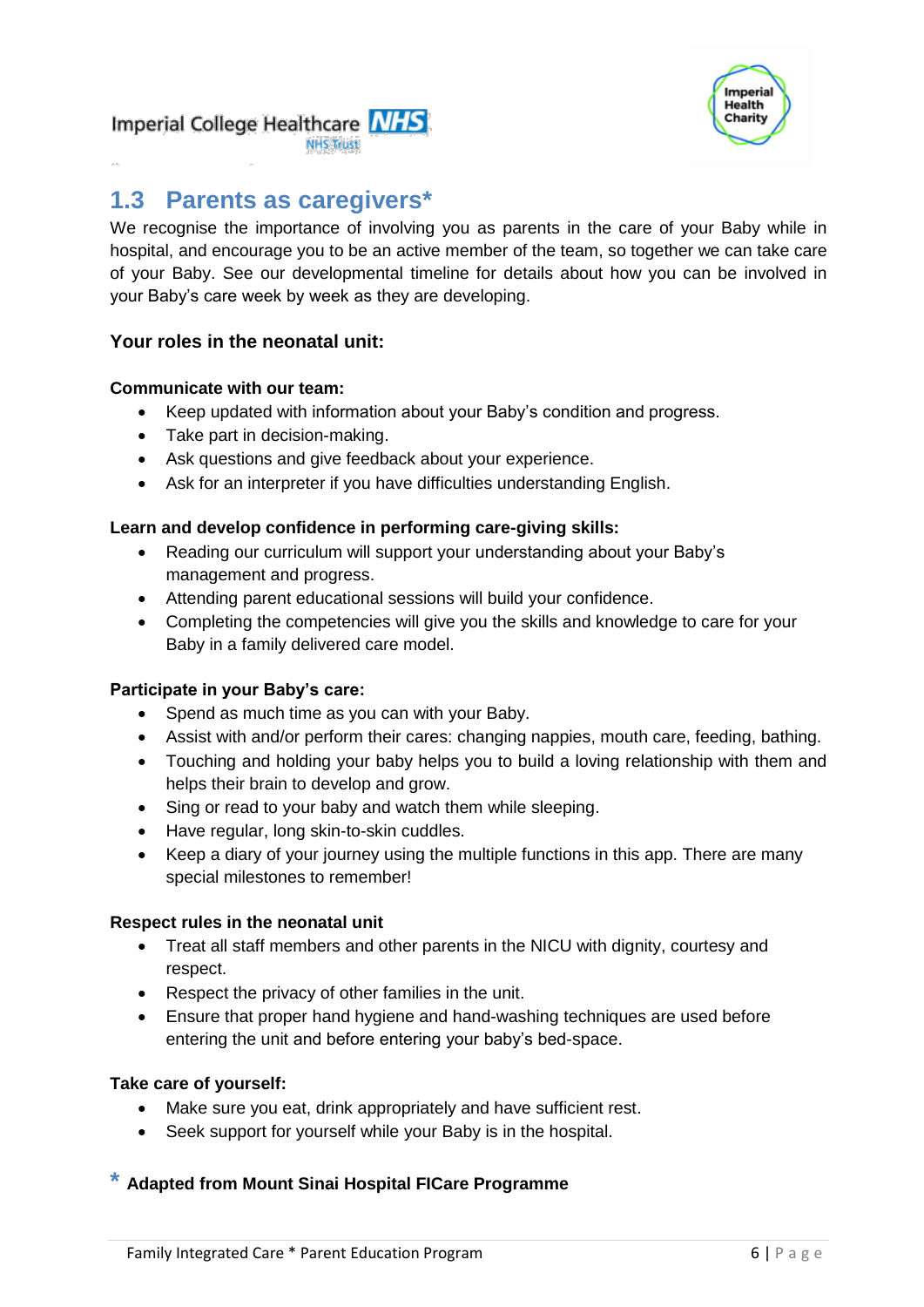



### **1.4 Ward rounds and how to present your Baby**

#### **Please do come to the ward rounds!**

You are encouraged to attend the morning ward rounds when the team discusses your Baby's progress and agrees on the plans for the day. You are welcome to ask questions when the team is at your Baby's cotside.

There are twice-daily medical ward rounds in our neonatal units. The ward rounds are consultant or registrar led. Once a week the multidisciplinary team will also join the ward round and discuss the management plan, providing their expert input.

Privacy and confidentiality is important to us. We will ask you to use the headphones when we are discussing other patients in the nursery.

Some parents prefer to let the nurse present their baby first, but as you grow in confidence and knowledge, we believe you are the best person to begin our conversation about your Baby. Remember that if you spend a lot of time with your Baby, you will know them best and you can recognise subtle changes in their condition. Don't worry if you forget some details or don't know something, the nurse looking after your Baby will be there too to support you. They can help you in the presentation and complete any details or nursing issues.

If you plan to present at the ward round, make sure you come to the ward when the round is due to start or let us know if you are running late.

#### **Helpful tips:**

- Think about whether or not you would find it helpful to tell the story of your Baby's birth and the early challenges. Some parents find it empowering to see they hold the whole story of their baby and choose to share it with others to inform their care; others find it too emotional. The further you go along, the more the focus will be on the day-to-day and future plans. Do what feels comfortable for you and your partner.
- Talk about how your Baby has been in the last few days and 24 hours in particular.
- How has their breathing been? What support have they needed?
- How are they feeding? Are they comfortable with their feeds? How are you managing expressing?
- Have they seemed comfortable and settled and able to sleep for extended periods? What helps them settle after cares or medical treatments that disturb them?
- How are they responding to touch and to everyday cares? Skin-so-skin cuddles?
- What are you feeling confident to do with your Baby and is there any additional support you need in making progress?
- What are you noticing about your Baby as an individual: their emerging personality, likes and dislikes? Share any recent highlights in your Baby's development, or special moments you have enjoyed together.
- You may want to make a note of any questions for the team including any specialists who are present.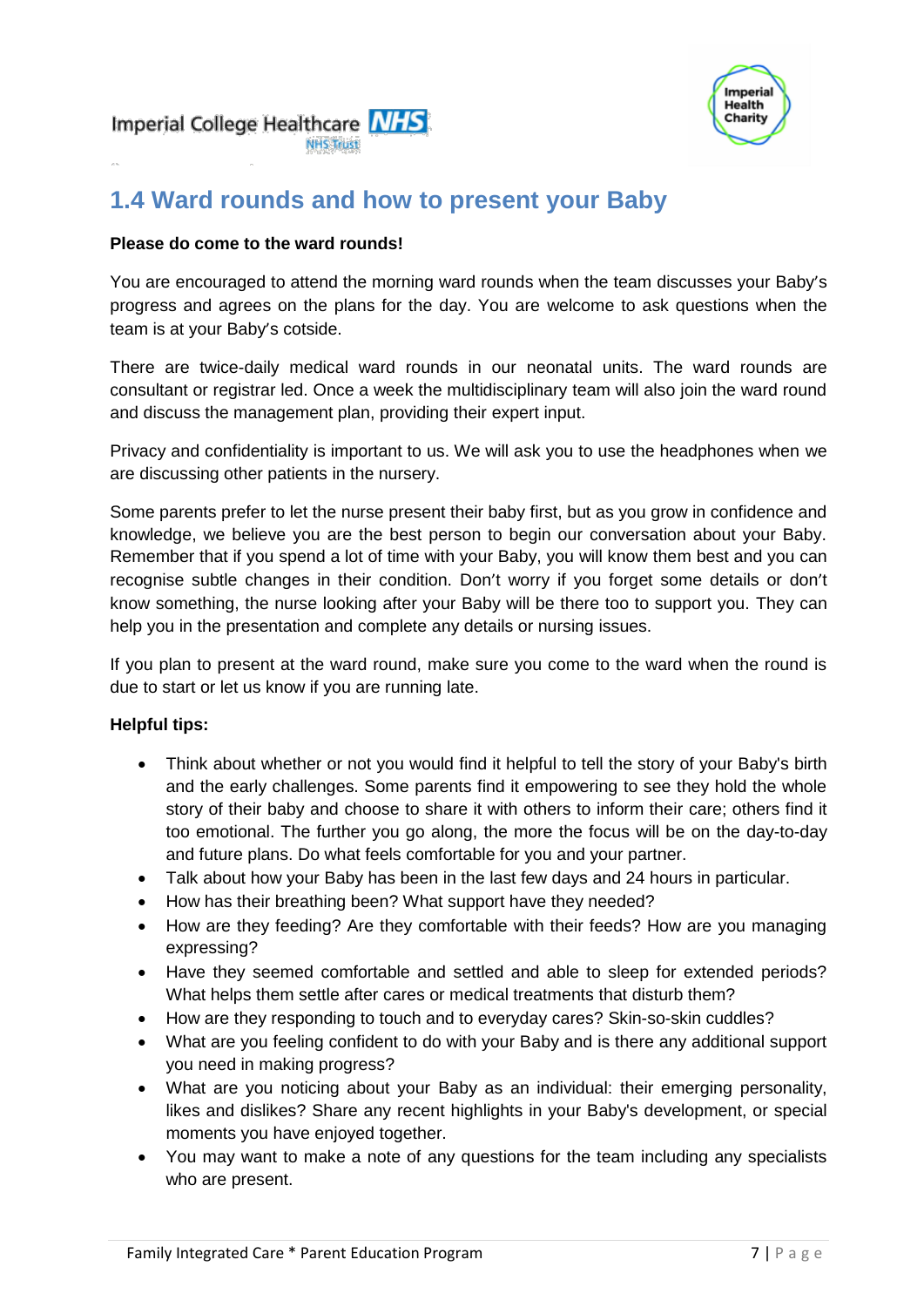



#### **This proforma may help you summarise the most important information:**

| <b>Baby's name</b>                    |                                                                        | Date today                                                                           |
|---------------------------------------|------------------------------------------------------------------------|--------------------------------------------------------------------------------------|
| Birth weight:                         | Current weight:                                                        | $\downarrow \uparrow$<br>grams                                                       |
|                                       |                                                                        |                                                                                      |
| Gestation at birth:                   | Corrected gestation:                                                   | Days old                                                                             |
|                                       |                                                                        |                                                                                      |
|                                       |                                                                        | Medical history during your Baby's birth and stay: any specific problems             |
|                                       | or events Your Baby's bedside nurse can help to put this list together |                                                                                      |
|                                       |                                                                        |                                                                                      |
| <b>Current medical care:</b>          |                                                                        |                                                                                      |
| Breathing support any recent changes: |                                                                        |                                                                                      |
|                                       | Feeding update: what is your Baby eating and how often                 |                                                                                      |
| and feeding:                          |                                                                        | How are you getting on making milk for your Baby and how are they doing with sucking |
|                                       |                                                                        |                                                                                      |
|                                       |                                                                        |                                                                                      |
| Medications:                          |                                                                        |                                                                                      |
|                                       |                                                                        |                                                                                      |
| skin to skin update                   |                                                                        | Involvement in your Baby's care: Explain what you are doing for your Baby including  |
|                                       |                                                                        | Anything you think the medical team today should know about today: Share any         |
|                                       |                                                                        | details/recent changes/observations about your Baby you feel are important           |
|                                       |                                                                        |                                                                                      |
|                                       |                                                                        |                                                                                      |

**\* Adapted from Mount Sinai Hospital FICare Programme**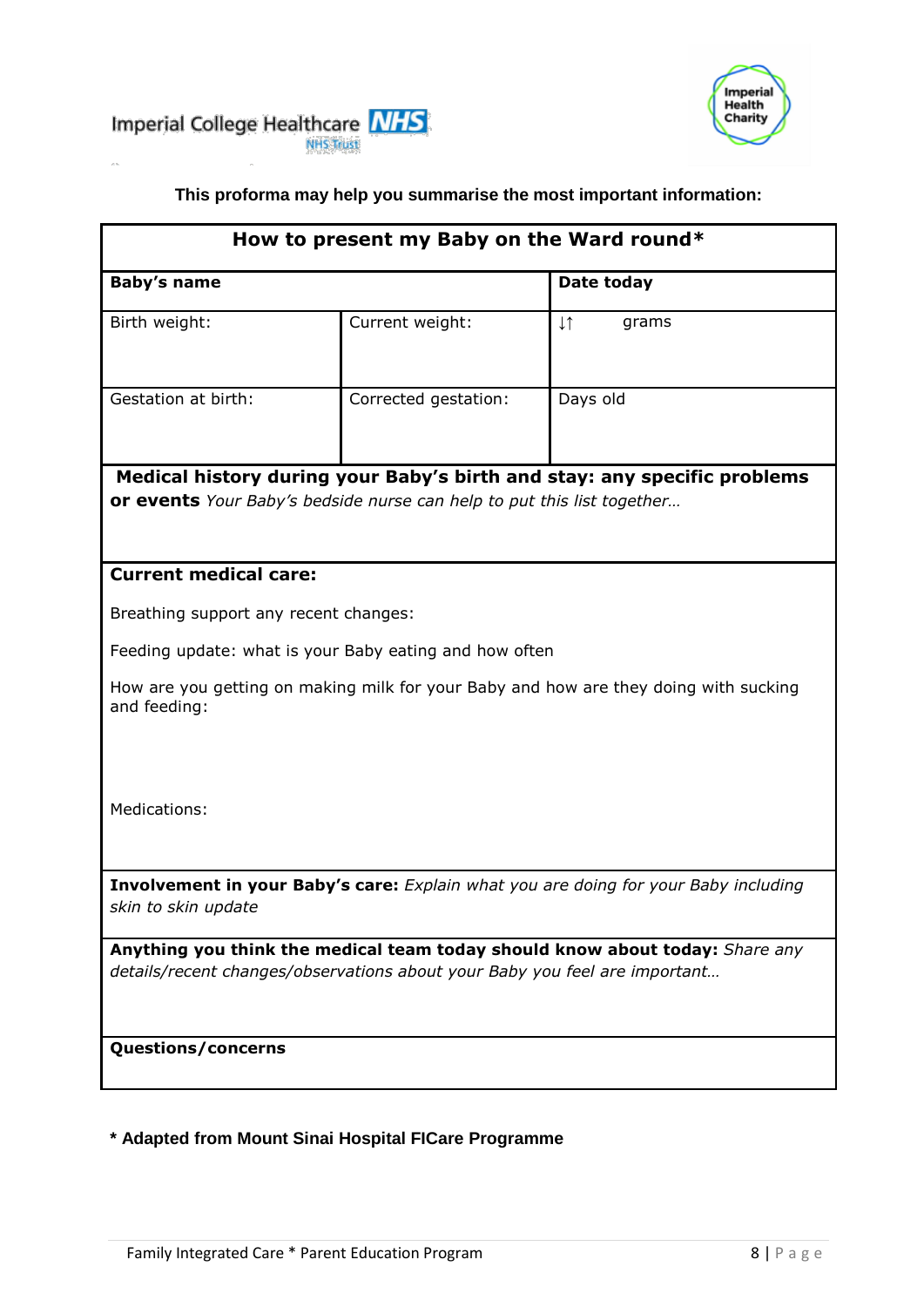



### **1.5 If I need more support**

We are here to help and support you in your journey so please feel free to ask! There are several options if you need any help:

#### **Bedside nurse and neonatal team:**

Your Baby has a dedicated bedside nurse all the time; they will work with you closely and be your first contact with the team. You can begin by speaking with your Baby's dedicated nurse. You can also speak with the nurse in charge, or the medical team. We welcome your feedback.

#### **Family delivered care project nurse**

We have a dedicated nurse working on the Integrated Family Delivered Care project. They coordinate the parent education sessions, provide one-to-one training as needed and support you in the discharge planning. If you prefer, you can approach them with your question/concern.

#### **Psychology team**

We have clinical psychologists; feel free to talk to them any time. They support the psychosocial and emotional needs of families and can offer support as required. Meet them on the ward, at parent group or call them on 020 3313 2472 to arrange an appointment.

#### **Parent group**

The weekly parent group is a chance to come together with other parents, a nurse and psychologist to talk about life on the neonatal unit, and ask questions large and small about having a baby in hospital.

You can share any concerns that you have not had the opportunity to raise or resolve on the ward. Feedback forms are available for you to give us written feedback about any aspects of care that you have found supportive or ways in which you think we could improve our service to better meet your Baby's and family's needs. After you leave the unit, you may be invited to other forums to feedback your experiences and help us continue to develop our service.

#### **Pastoral and religious support**

A multi-faith chapel and mosque are available in both hospitals. We will be happy to contact a chaplain or leader of your faith on your behalf if you require spiritual, emotional and pastoral support or advice. Whatever your need, just ask the nurse or ward clerk to make the arrangements for you.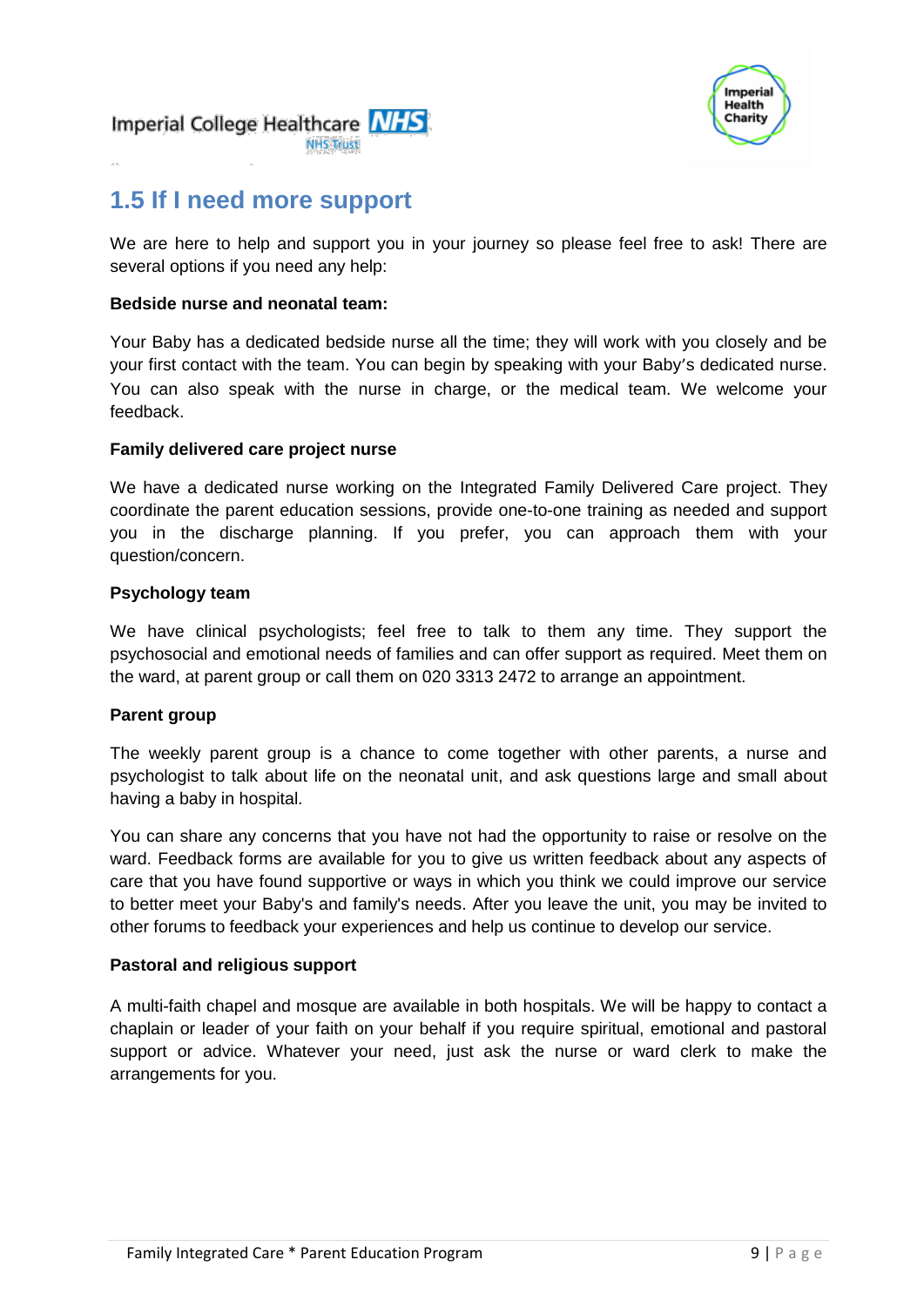

#### **Imperial Health Charity**

This project is founded by Imperial Health Charity; an independent charity raising funds for projects, research, equipment and training at Charing Cross, Hammersmith, Queen Charlotte's & Chelsea, St Mary's and The Western Eye hospitals. They have awarded more than £12 million to 300 healthcare projects to date, and in the autumn of 2015 committed a further £20 million to the hospitals of Imperial College Healthcare NHS Trust over the next three years for a series of major projects. From giving grants for pioneering research to brightening wards with stunning works of art, Imperial Health Charity is passionate about improving patient care and supporting staff development at the Trust's five hospitals.

See our donation link on the App or this website if you want to support the IFDC programme. <https://www.imperialcharity.org.uk/donate/donate-to-a-hospital-or-ward>

#### **Winnicott Foundation**

The Winnicott Foundation is our dedicated independent registered charity. It was founded in 1985 by parents and doctors who wanted to do more for premature and sick babies than the NHS was able to do. They are a small but much loved charity, dedicated to improving the care of premature and sick babies and their families within the neonatal units of St Mary's Hospital and Queen Charlotte's and Chelsea Hospital, which cares for 1,000 babies born in and around London each and every year. They work very closely with the nursing and medical staff to meet the long-term and day to day needs of the babies, families and neonatal units.

They go above and beyond what the NHS is able to provide, funding:

- Specialist, high-tech life-saving equipment
- Equipment to ensure babies are more comfortable such as gel pillows, cot and incubator covers to reduce the noise within the unit as well as premature baby clothes
- Improving the environment for parents who need to stay with their babies, such as refurbishing the parents accommodation and nursery furniture including the provision of suitable chairs to assist with the skin to skin cuddles and breastfeeding
- Parental support for those in need such as covering travel and food costs for visiting parents
- Staff training to ensure the neonatal units recruit and retain the highest calibre
- Books, welcome and discharge bags for the families

If you would like to support the work of The Winnicott Foundation, please donate here: [www.winnicott.org.uk](http://www.winnicott.org.uk/)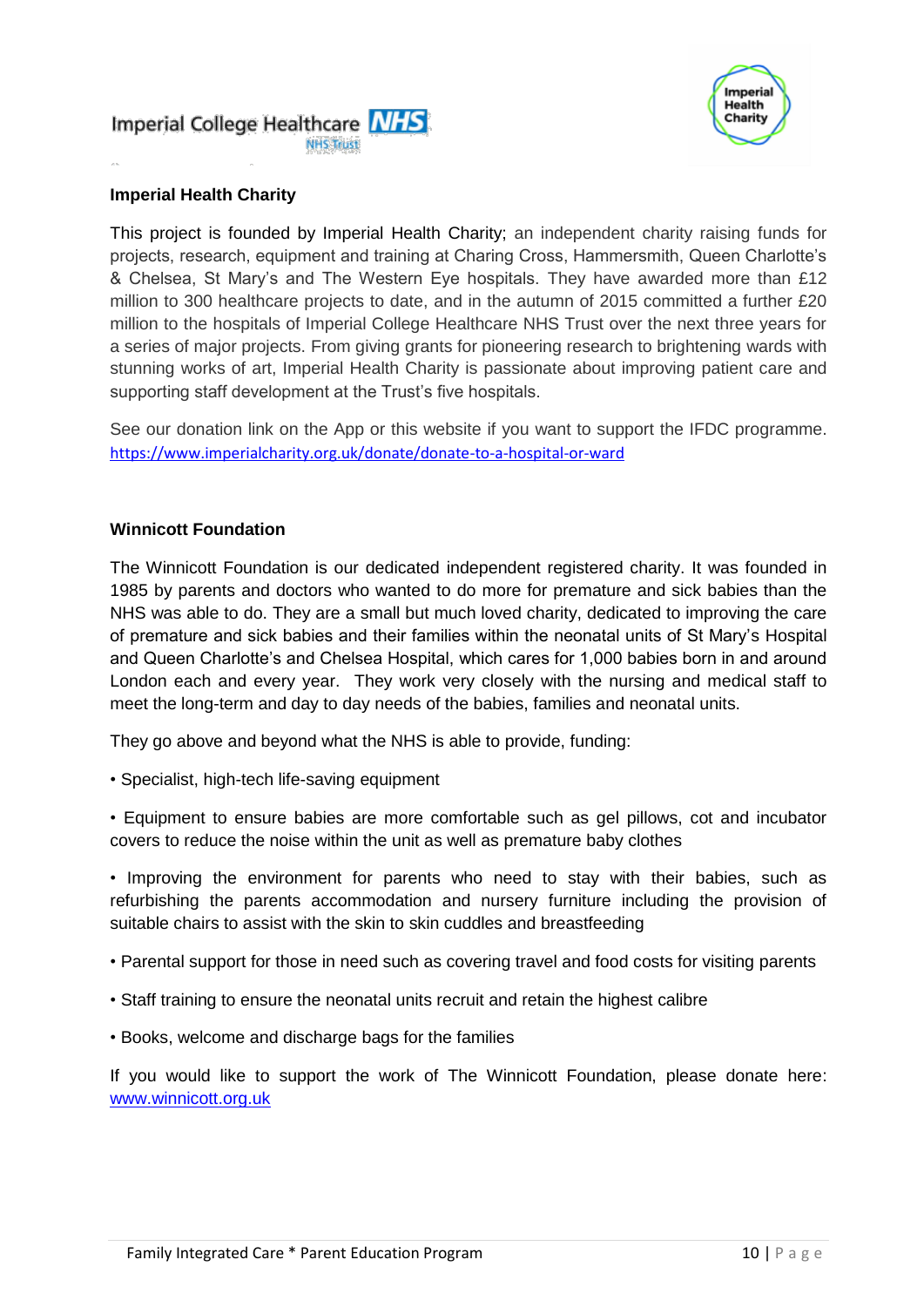



#### **Bliss**

Bliss is a national organisation supporting families of premature and sick babies. They have a free helpline and can provide confidential and free advice on any subject. They also have a lot of supporting material like the Bliss Family Handbook you have received in your admission pack. [www.bliss.org.uk](http://www.bliss.org.uk/) Free phone helpline: 0500 618140

### **1.6 How to make a complaint**

We aim to provide the best care for our patients. However, sometimes things may not go according to plan. If you are not satisfied with the care or treatment you or your Baby has received it is important that we know, so that action can be taken to resolve the problem for you quickly.

#### **Speak to our team**

Often, the quickest and easiest way to resolve a problem or get an answer to any questions you may have is by speaking to the staff caring for your Baby. Staff will always strive to resolve your concerns as soon as they arise. You can share your problem/concern with the nurse looking after your Baby, the medical team or the nurse in charge.

Feel free to speak to our matron if you have a concern you have not been able to resolve with nurses on the ward.

#### **Patient Advice and Liaison Service**

Sometimes, you may wish to speak to Patient Advice and Liaison Service (PALS) in confidence if you are unhappy with the action taken or would like support with resolving your concerns.

All hospitals have a Patient Advice and Liaison Service who can support you if you feel you have not been able to resolve a concern with the team, and if needed they can advise you how to make a formal complaint. The PALS team will listen to the concerns of patients, carers or visitors and can help negotiate prompt solutions on your behalf. They can also provide information about other services as we understand that this may be a distressing time for you.

We are keen to receive both positive and negative feedback so that we can learn from this.

#### **PALS telephone numbers:**

St Mary's Hospital: **020 3312 7777**

Hammersmith and Queen Charlotte's & Chelsea Hospitals: **020 3313 0088** Opening Hours: Monday to Friday, 09.30 to 17.00

At busy times, evenings and weekends, your call may be transferred to an answer phone. Please leave a message with your name and number and someone will be in touch as soon as possible.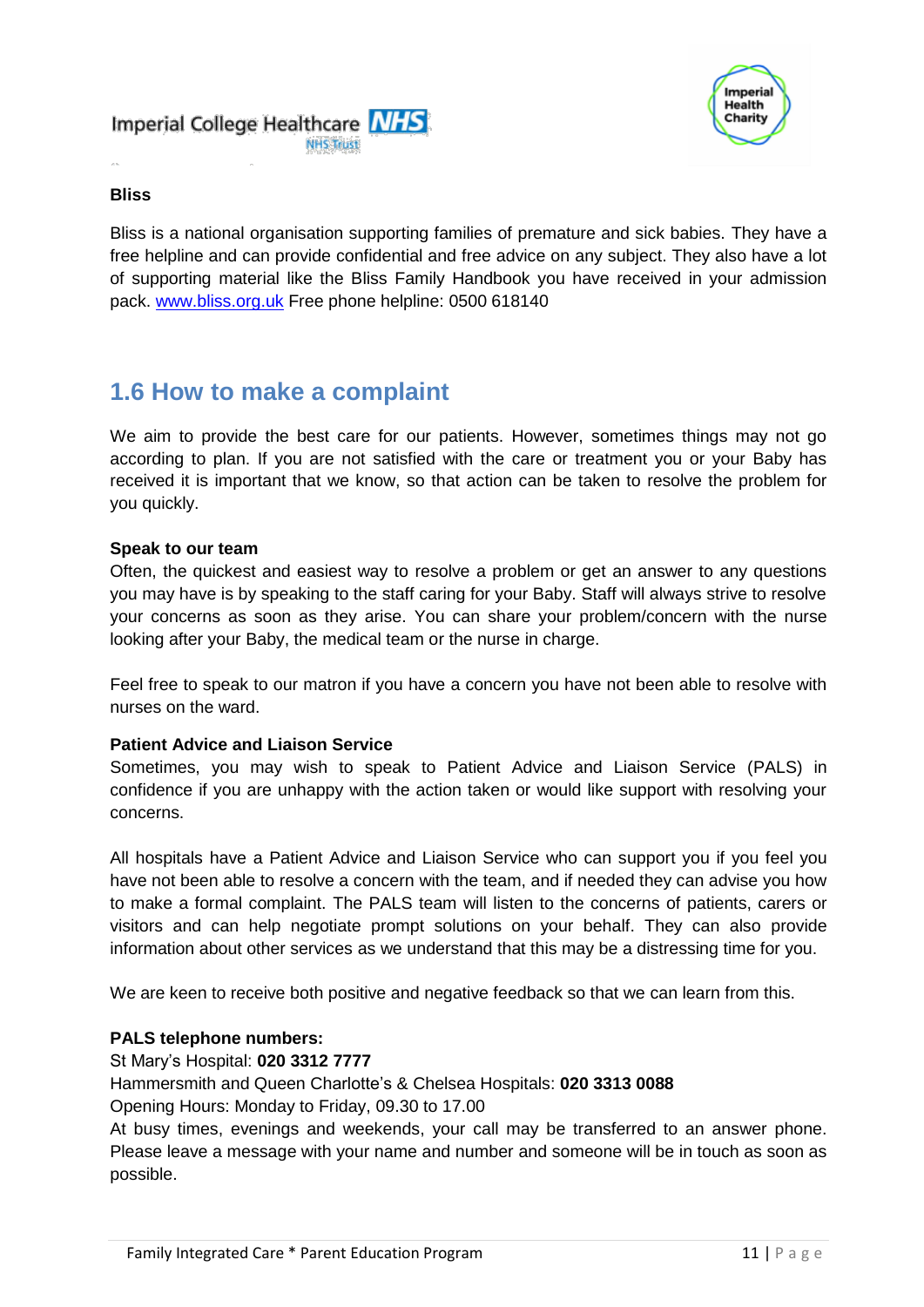



**Walk-in PALS office:** There is no PALS walk-in service available on the Hammersmith Hospital site. PALS walk-in service available on the Ground floor of Queen Elizabeth the Queen Mother (QEQM) wing, St Mary's Hospital. Open Monday to Friday, from 10.00 to 16.00

#### **PALS address:**

For St Mary's Hospital: PALS manager, Nursing directorate, Ground floor, Clarence wing, St Mary's Hospital, London W2 1NY.

For Hammersmith Hospital site: PALS manager, Charing Cross Hospital, Fulham Palace Road, London W6 8RF

**Email**: [pals@imperial.nhs.uk](mailto:pals@imperial.nhs.uk)

### **Key messages and reflection:**

After this chapter you should be able to:

- be familiar with the different members of the neonatal team and their role in your Baby's care
- be able to participate on the ward round and present your Baby's clinical condition
- be aware how to ask for help/further support
- be aware how to report a problem or complaint.

### **Further learning in this topic**

If you wish to know more:

- ask our neonatal team any time
- ask for one-to-one support from one of our Integrated Family Delivered Care Project nurses
- read Chapter 13 'Coping in the NICU'
- use this app or your Parent Binder to record notes and questions
- Attend small group teaching in topic: **Values of family integrated care.**

### **Authors**

Aniko Deierl, consultant neonatologist, Imperial College Neonatal Services